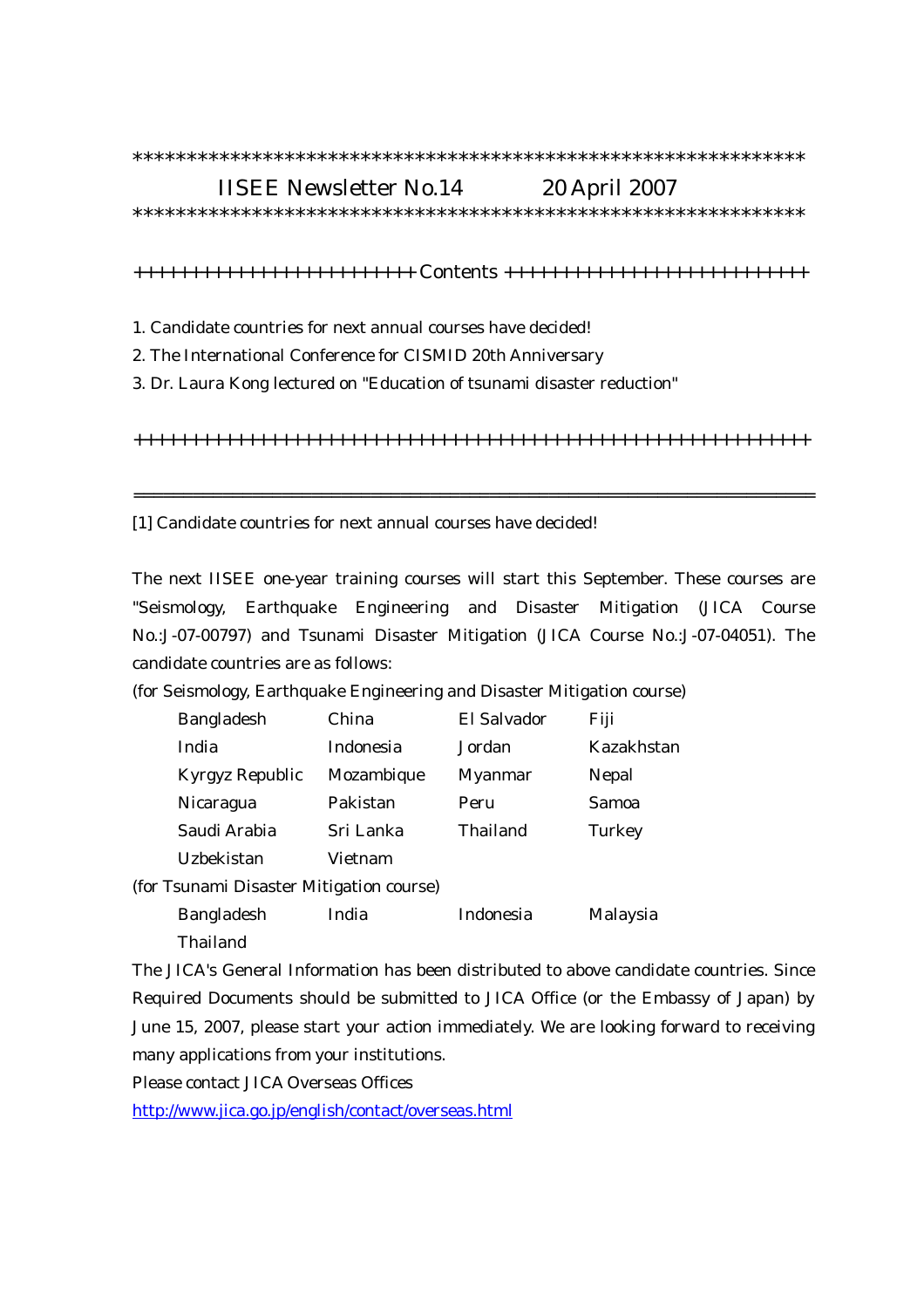

[2] The International Conference for CISMID 20th Anniversary

The Japan Peru Center for Earthquake Engineering and Disaster Mitigation (CISMID) in Peru is organizing the International Conference on Earthquake Engineering to celebrate the 20th anniversary of CISMID. The detail information is available in the following URL: http://www.cismid-uni.org/anuncio\_e.htm

> Taiki SAITO Chief Research Engineer, IISEE

-----------------------------------------------------------------------------------------------------------------------------

[3] Dr. Laura Kong lectured on "Education of tsunami disaster reduction"

Cooperation between IISEE and UNESCO resumed last year after an interval of 10 years. As a part of this cooperation, UNESCO decided to dispatch lecturers to the Tsunami Course. On April 6, 2007, Dr. Laura Kong, a UNESCO lecturer, gave a lecture on